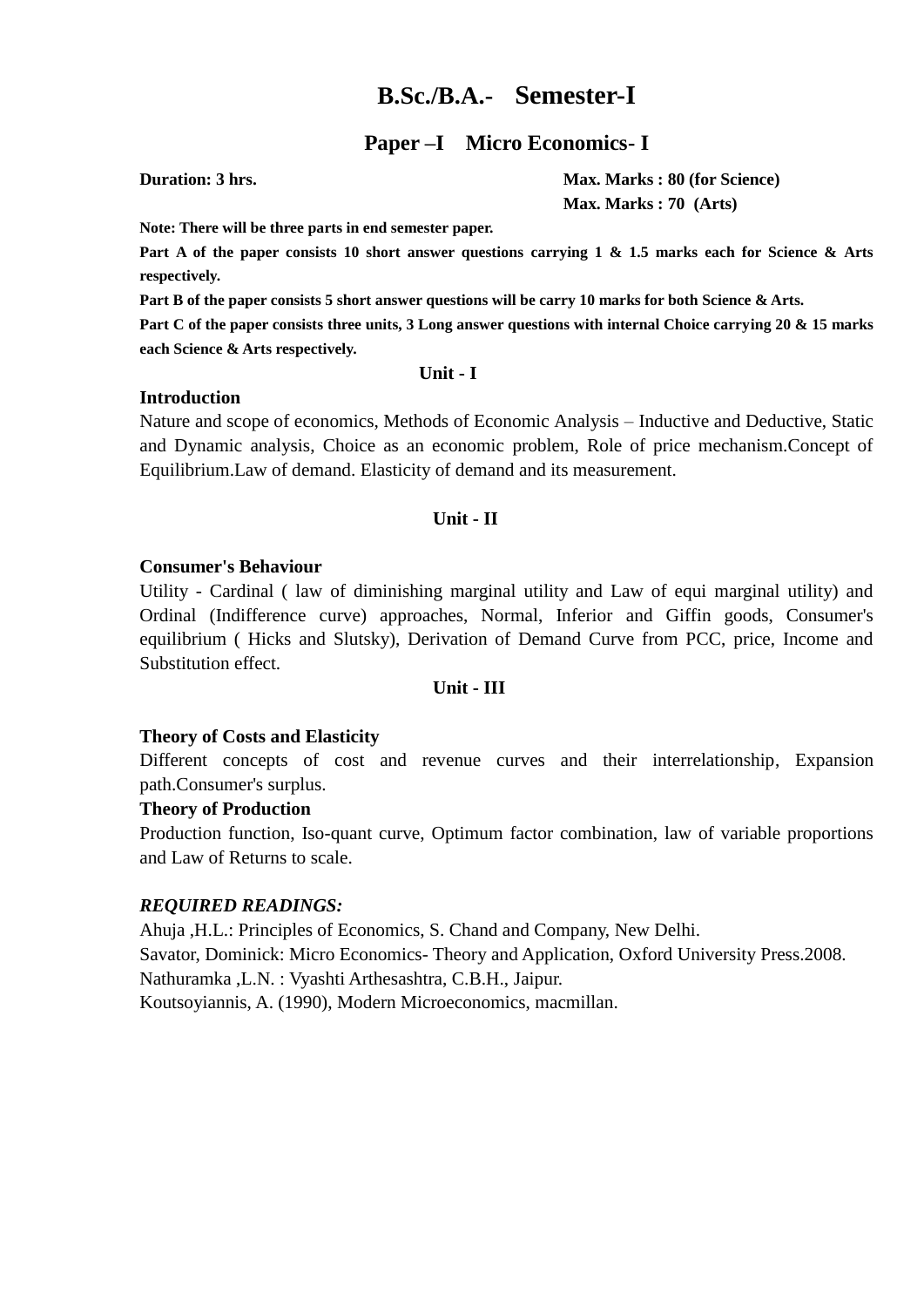# **B.Sc./B.A.- Semester-I**

### **Paper –II Indian Economy -I**

**Duration: 3 hrs. Max. Marks : 80 (for Science) Max. Marks : 70 (Arts)**

**Note: There will be three parts in end semester paper.** 

Part A of the paper consists 10 short answer questions carrying 1 & 1.5 marks each for Science & Arts **respectively.** 

**Part B of the paper consists 5 short answer questions will be carry 10 marks for both Science & Arts.**

**Part C of the paper consists three units, 3 Long answer questions with internal Choice carrying 20 & 15 marks each Science & Arts respectively.**

### **Unit –I**

Introduction: Characteristics and main features of Indian Economy, Natural resources:land,water,minerals ,forest,and power resources. Population : Size and growth of population, sex composition, labour force, occupational distribution and Population Policy, Human resources development indicators (i.e. literacy, health, nutrition etc.)

### **Unit –II**

Main features of Indian agriculture: Importance, Nature and Role of agriculture in Indian Economy. Productivity trends of major crops (for last fifteen years)in India, Recent Measures for Agricultural Development relating to Irrigation, Finance and Marketing . New Agricultural Strategy and Modernization of Agriculture.Agriculture policy in India,Capital formation in Indian agriculture,

### **Unit –III**

Land reform Legislation. Uses of fertilization and fertilization policy. Problems of poverty and Regional inequality in India

Economy of Rajasthan : Salient Features of Rajasthan's Economy, population,Human resources development indicators (i.e.literacy,health,nutrition etc.) , per capita income.

Natural resources : Land,water,livestock and minerals.

### *REQUIRED READINGS:*

Dutt, Ruddar and sundharam, KPM : Indian Economy S. Chand , New Delhi. L.N.Nathuramka ; Bhartiya Arthvyavstha, C.B.H., Jaipur.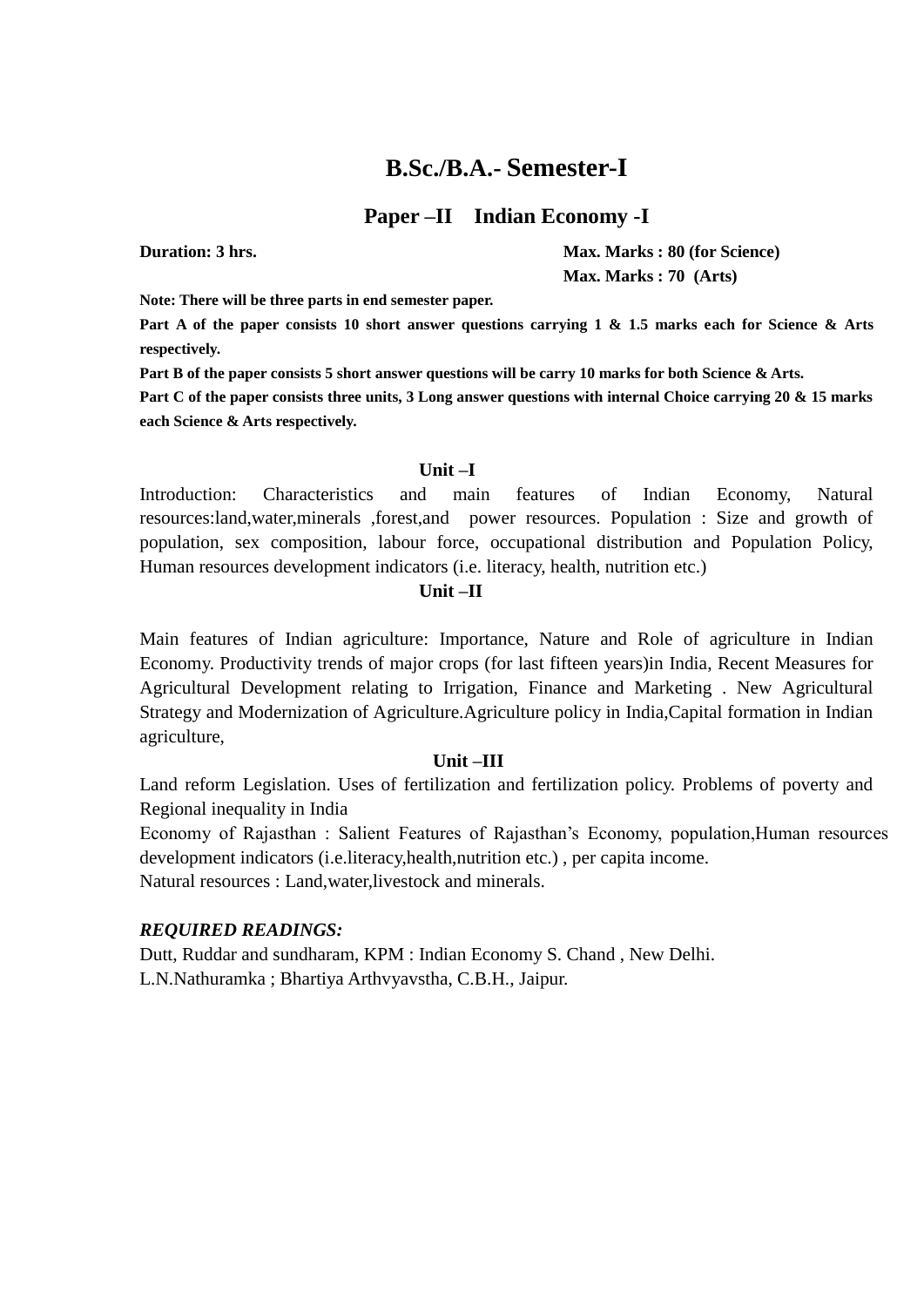# **B.Sc./B.A.- Semester-II**

### **Paper –I Micro Economics -II**

**Duration: 3 hrs. Max. Marks : 80 (for Science) Max. Marks : 70 (Arts)**

**Note: There will be three parts in end semester paper.** 

**Part A of the paper consists 10 short answer questions carrying 1 & 1.5 marks each for Science & Arts respectively.** 

**Part B of the paper consists 5 short answer questions will be carry 10 marks for both Science & Arts.**

**Part C of the paper consists three units, 3 Long answer questions with internal Choice carrying 20 & 15 marks each Science & Arts respectively.**

### **Unit - I**

### **Market Structure**

Types of market, Equilibrium of a firm under perfect competition, monopoly and price discrimination, Measure of monopoly power, Monopolistic competition and oligopoly .

### **Unit - II**

### **Factor Pricing**

Marginal productivity theory of distribution : Modern theory of wage, Wages and collective bargaining, Wage differentials; Rent – Richardian & Modern theory.

#### **Unit - III**

#### **Factor Pricing**

Profits - Innovation, Risk and uncertainty theories.Interest – Classical and Keynesian theories, **Welfare Economics**

Problems in measuring welfare; Classical welfare economics; Pareto's criteria(Production, Consumption and Distribution)

### *REQUIRED READINGS:*

Ahuja ,H.L.: Principles of Economics, S. Chand and Company, New Delhi. Savator, Dominick: Micro Economics- Theory and Application, Oxford University Press.2008. Nathuramka ,L.N. : Vyashti Arthesashtra, C.B.H., Jaipur. Koutsoyiannis, A. (1990), Modern Microeconomics, macmillan.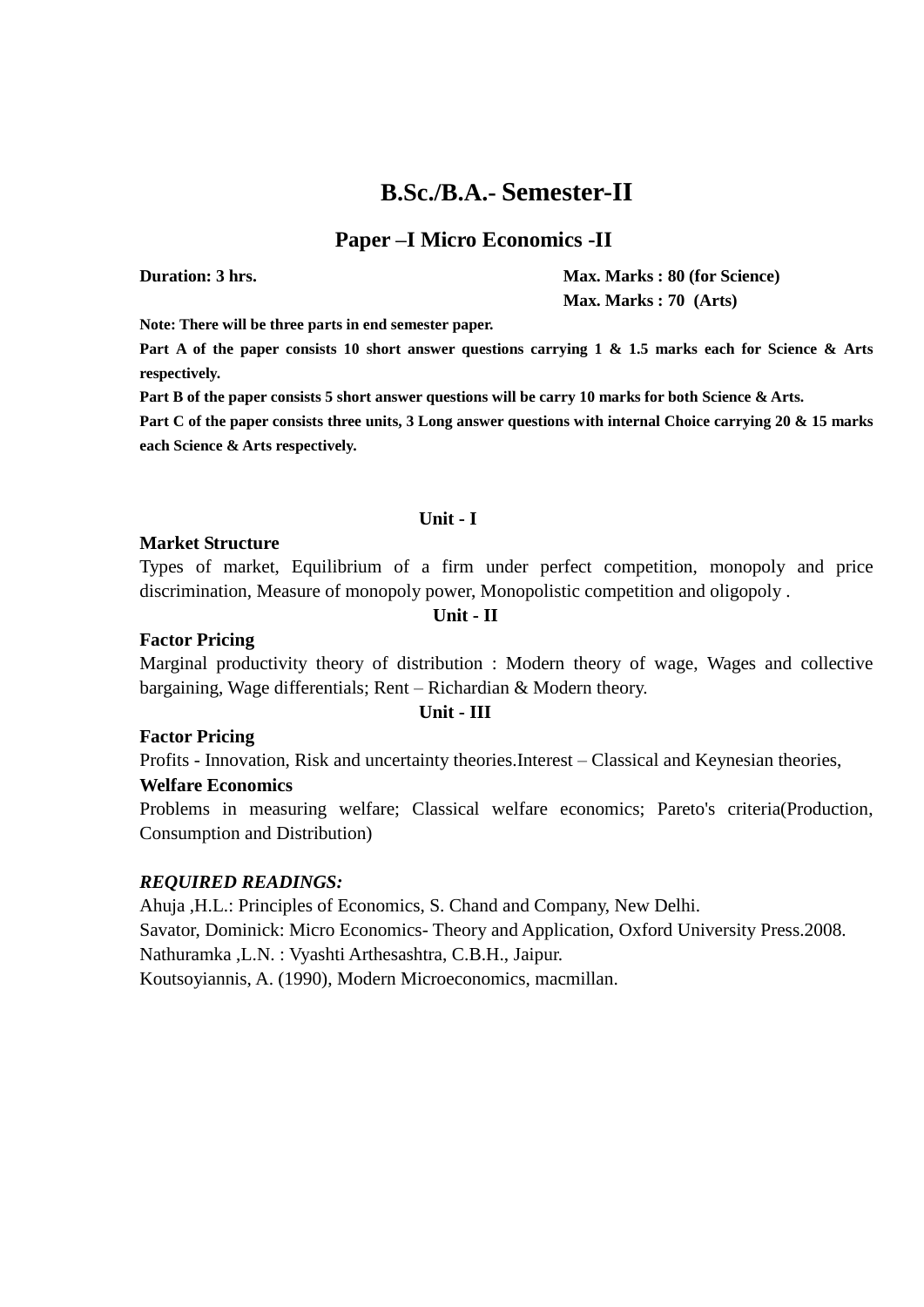# **B.Sc./B.A.- Semester-II**

### **Paper –II Indian Economy -II**

**Duration: 3 hrs. Max. Marks : 80 (for Science) Max. Marks : 70 (Arts)**

**Note: There will be three parts in end semester paper.** 

**Part A of the paper consists 10 short answer questions carrying 1 & 1.5 marks each for Science & Arts respectively.** 

**Part B of the paper consists 5 short answer questions will be carry 10 marks for both Science & Arts.**

**Part C of the paper consists three units, 3 Long answer questions with internal Choice carrying 20 & 15 marks each Science & Arts respectively.**

### **Unit –I**

Industry: role,strategy & challenges in India. Small scale and Cottage Industries-Problems and Measures for the their Development ,Public & private sector industry.Industrial finance.-role of financial institutions & commercial banks.Problem of trade union movement :social security programme. Industrial policy-pre & post reform period, recent industrial policy, New economic policy Disinvestment in public sector undertakings.

### **Unit –II**

Indian foreign trade : Value , Structure and direction , Foreign trade policy of India. Foreign investment trends & its role in economic development in India .Planning in India : Objectives of five year plans, Review of economic progress under the plans. Latest five year plan.

### **Unit –III**

Problem of unemployment  $\&$  inflation in India. Rural development programmes and policy; Sectoral reforms in infrastructure after 1991- power, communication ,education& health sectors; Globalization and strategies for MNCs. Economy of Rajasthan: Position of Agriculture, Industries & Infrastructure in Rajasthan. Constraints in economic development in Rajasthan & measures to overcome them.

### *REQUIRED READINGS:*

Dutt, Ruddar and sundharam, KPM : Indian Economy S. Chand , New Delhi. L.N.Nathuramka ; Bhartiya Arthvyavstha, C.B.H., Jaipur.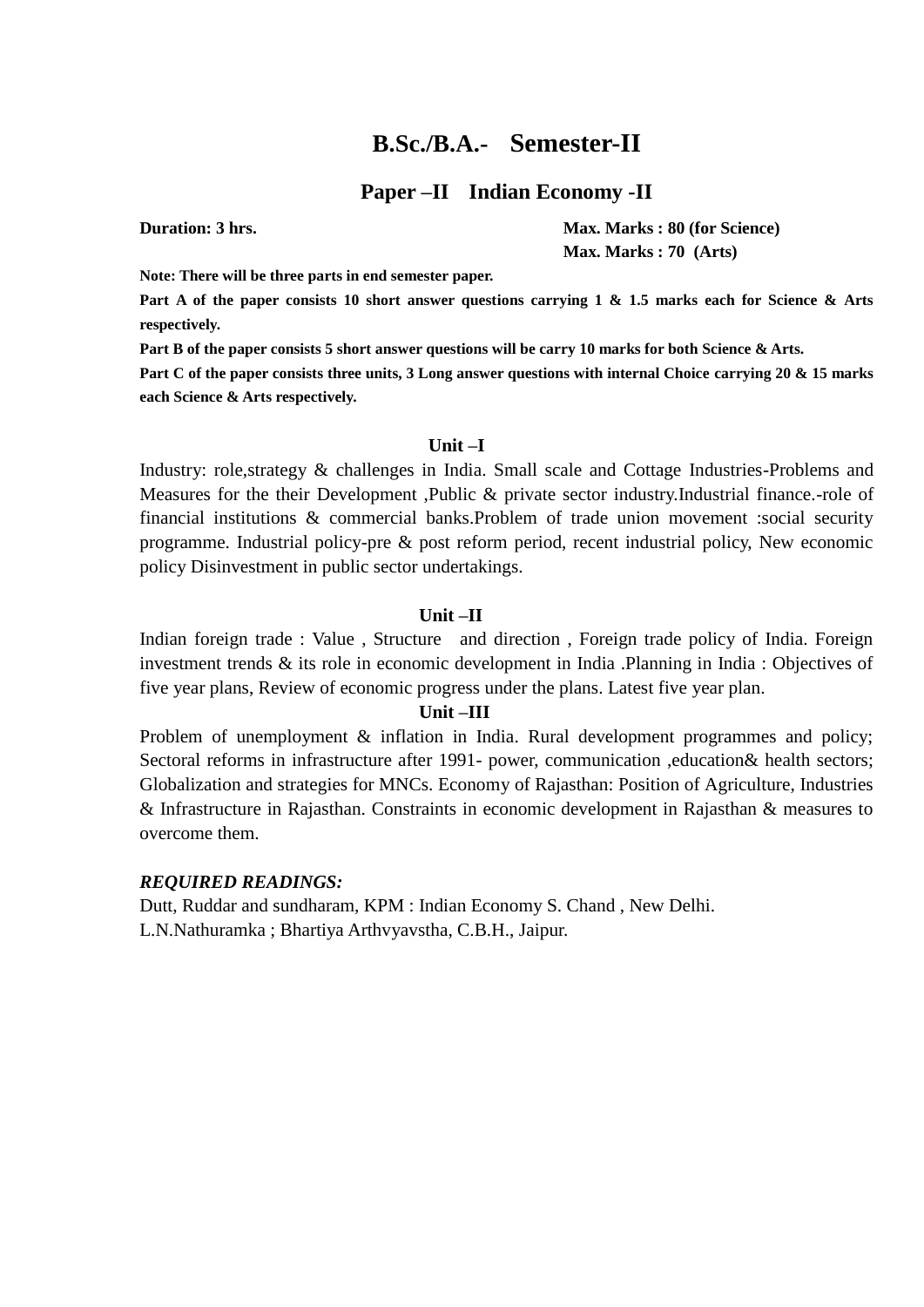# **B.Sc/B.A. - Semester-III**

### **Paper –I Macro Economics -I**

**Duration: 3 hrs. Max. Marks : 80 (for Science) Max. Marks : 70 (Arts)**

**Note: There will be three parts in end semester paper.** 

Part A of the paper consists 10 short answer questions carrying 1 & 1.5 marks each for Science & Arts **respectively.** 

**Part B of the paper consists 5 short answer questions will be carry 10 marks for both Science & Arts.**

**Part C of the paper consists three units, 3 Long answer questions with internal Choice carrying 20 & 15 marks each Science & Arts respectively.**

### **Unit -I**

Introduction to Macro Economics: Meaning, Scope, Importance and Limitations; Basic Concept(Constant and variables , Dependent and Independent variable, Stock and flow, ex-ante and ex- Post variable) Difference between Macro and Micro Economics. Money (definition, various standards) and Price: concept of Money supply and its determinants, Value of Money and its Measurement with Index Numbers.

### **Unit -II**

National Income: concepts relating National Product/National Income, Measurement of National Income, National Income and Economic Welfare ,Circular flow of Income -Injection and leakages,Quantity Theory of Money: Transection, cash- balance and keynesian approach ,

#### **Unit -III**

Determinants of National Income- Consumption Function; Simple Keynesian consumption Function: Factors affecting saving – Consumption:, Investment Function: Meaning, Determination of level of Investment; Equality between saving and Investment.

### *REQUIRED READINGS:*

K.C. Rana and K.N. Verma, Macroeconomic Analysis, Vishal Publishing Company, Jalandhar, Latest Edition (English & Hindi).

H. L. Ahuja, Advanced Macroeconomic Theory, S. Chand and Co., Delhi, Latest Edition (English & Hindi).

Deepashree and Vanita Agarwal, Macroeconomics, Tata McGraw-Hill Education, New Delhi, 3rd Edition, Reprint 2010.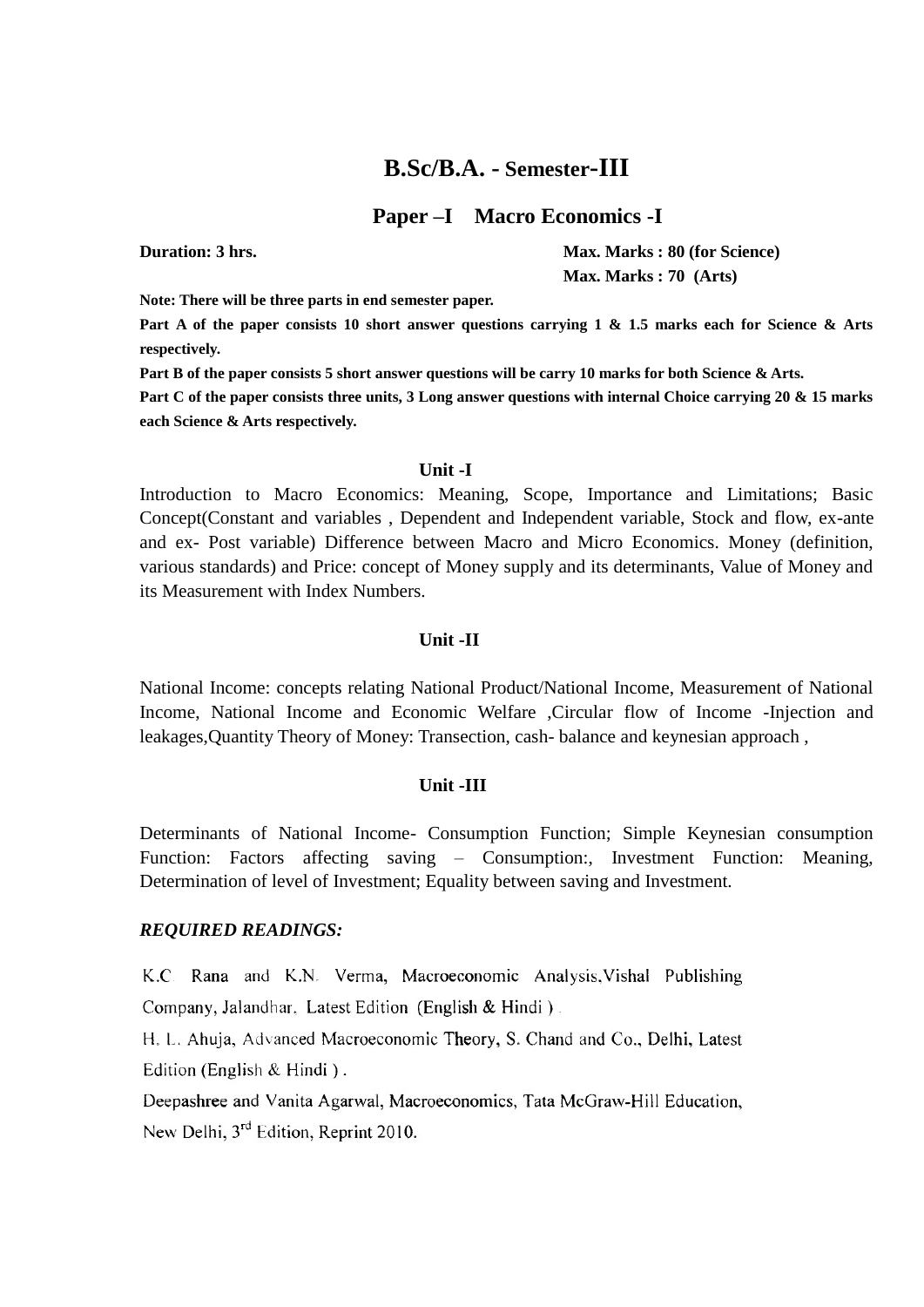## **B.Sc/B.A. - Semester-III**

### **Paper –II (Opt.a) Elementary Statistics**

**Duration: 3 hrs. Max. Marks : 80 (for Science) Max. Marks : 80 (for Science) Max. Marks : 70 (Arts)**

**Note: There will be three parts in end semester paper.** 

Part A of the paper consists 10 short answer questions carrying 1 & 1.5 marks each for Science & Arts **respectively.** 

**Part B of the paper consists 5 short answer questions will be carry 10 marks for both Science & Arts.** Part C of the paper consists three units, 3 Long answer questions with internal Choice carrying 20 & 15 marks **each Science & Arts respectively.**

### **Unit - I**

Meaning, uses and limitations of statistics, Collection of Statistics Data- Census and sample investigation, classification and presentation of Data- Statistics Tables, Graphs, Frequency Distribution, Diagrams. Measures of Central Tendency: Arithmetic Mean, Median, Mode,

### **Unit - II**

Measures of Dispersion: Range, Quartile Deviation, Mean Deviation, Standard Deviation and Coefficient of Variation

Simple Correlation: Karl Pearson's Correlation co- efficient and Spearman's rank correlation

### **Unit -III**

Linear Regressions analysis (Simple two variable).Index numbers: cost of living index number, fisher's ideal index. Analysis of Time series: components and trends by moving average method and least square method. Determination of seasonal variation. Interpolation – Newton's and Binomial method

### *REQUIRED READINGS:*

S. P. Gupta, Statistical Methods, Sultan Chand And Sons, Naw Delhi. Kailash Nath Nager, Sankhiki ke mool tatva, Meenakshi Prakashan, Merut.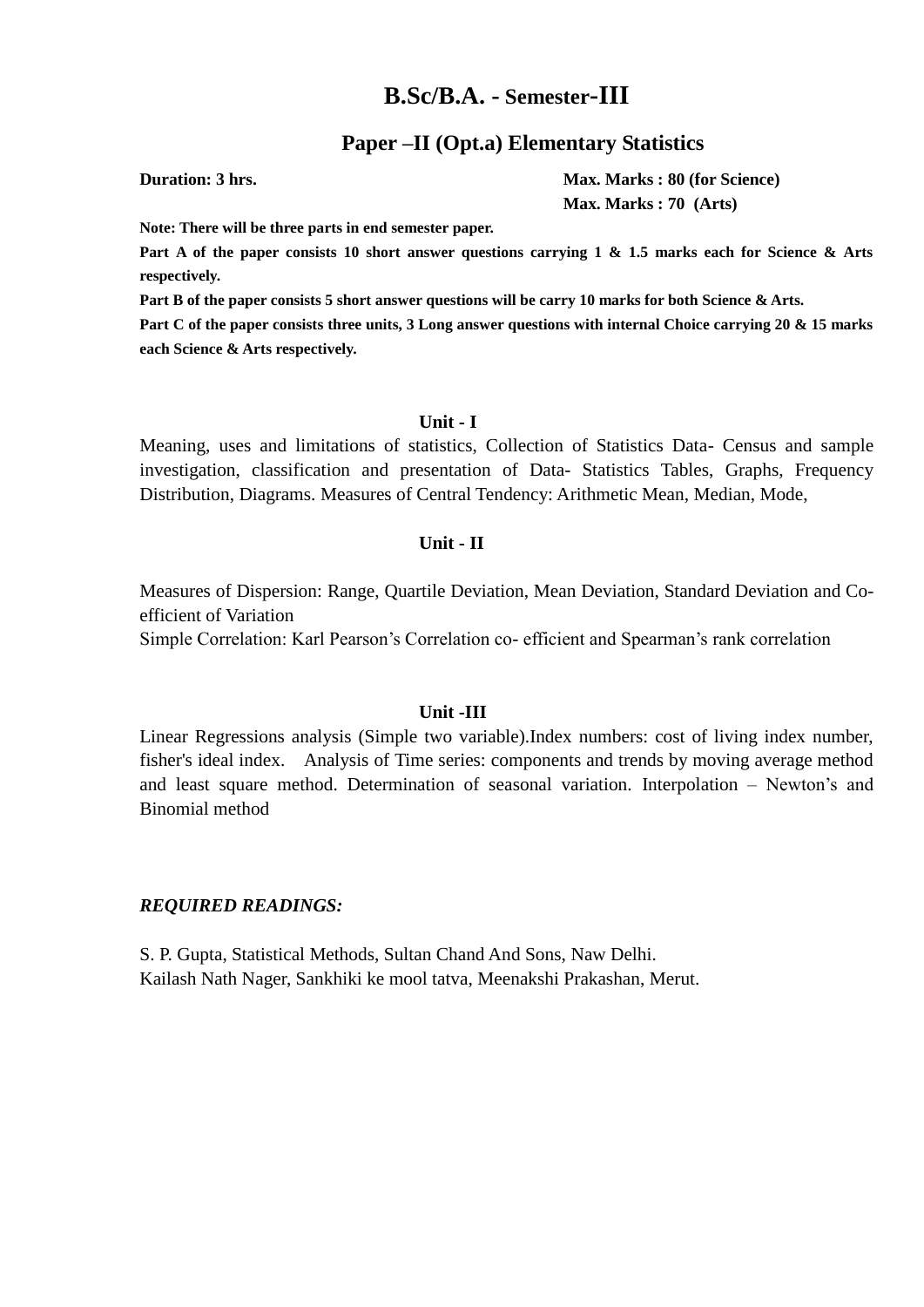### **B.Sc/B.A. - Semester-III**

### **Paper –II (Opt.b) History of Economic Thought-I**

**Duration: 3 hrs. Max. Marks : 80 (for Science) Max. Marks : 80 (for Science) Max. Marks : 70 (Arts)**

**Note: There will be three parts in end semester paper.** 

Part A of the paper consists 10 short answer questions carrying 1 & 1.5 marks each for Science & Arts **respectively.** 

**Part B of the paper consists 5 short answer questions will be carry 10 marks for both Science & Arts. Part C of the paper consists three units, 3 Long answer questions with internal Choice carrying 20 & 15 marks each Science & Arts respectively.**

### **Unit I**

Mercantilism, Physiocrates, Quesnay's Table Economic. Concept of Surplus, growth theory of taxation and role of Government.

Classical school - Adam Smith, the invisible hand doctrine, Wealth of Nations, Laissez faire. Profits and wages. Modern revival of Adam Smith, Critiques of Adam Smith.

### **Unit II**

Malthus's theory of population and theory of under-competition. Ricardo-Principles of Political Economy and Taxation. Distribution theory - different rents

#### **Unit III**

Critities of the classical school - Sismondi, Socialist and the nationalist school Restatement of the classical position. Senior and the four postulates. J.S. Mill-four prepositions and capital demand and supply bi-furcation wage fund

#### *REQUIRED READINGS:*

H. Haney: History of Economic Thought. Eric Roll: History of Economic Thought. Gide and Rist: History of Economic Doctrine V. C. Sinha: Arthik Vicharon Ka Itihas K.L. Rangaswami: Aiavangar: Aspect of the ancient Economic Thought. J. C. Kumarappa: Gandhian economic Thought.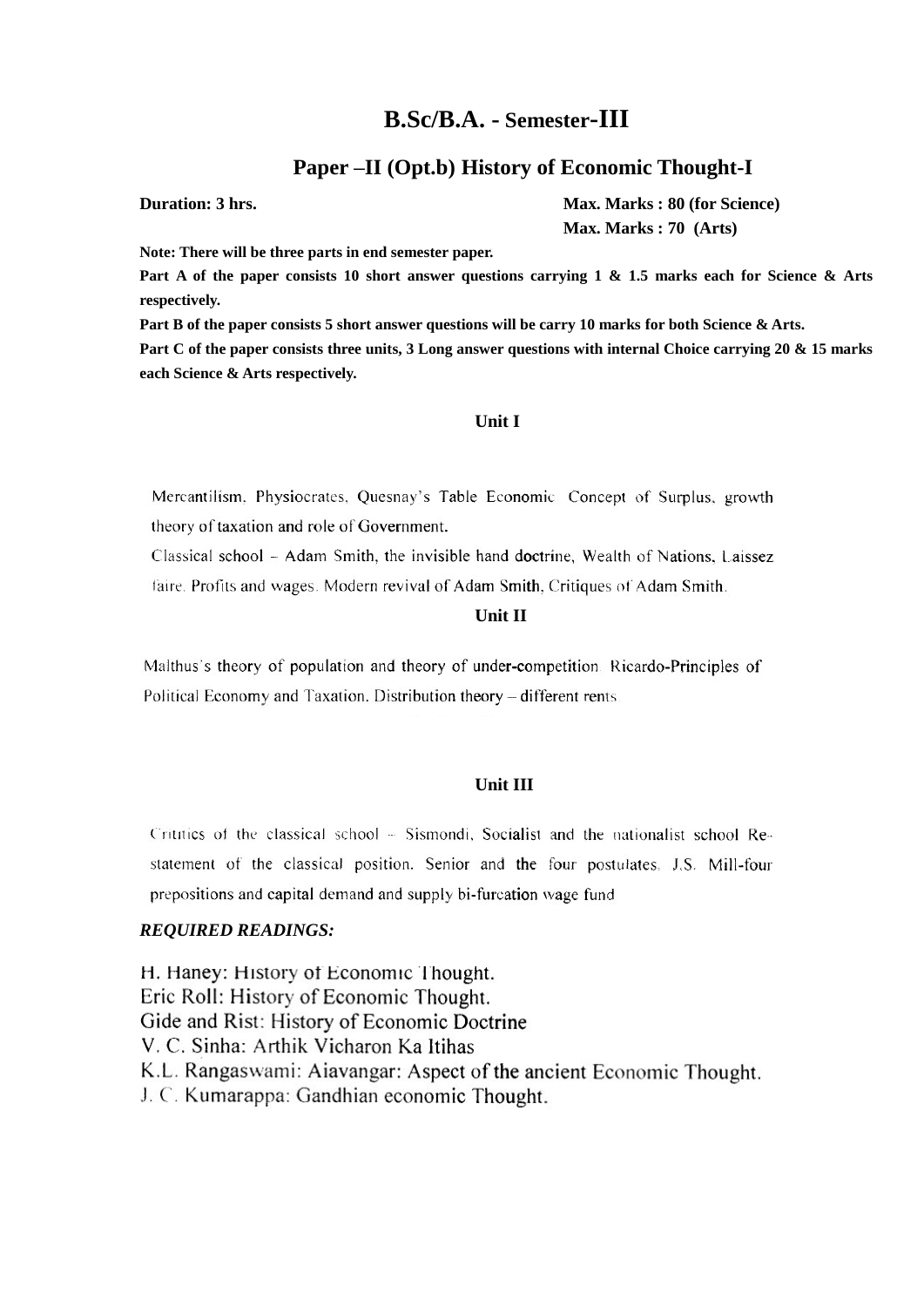## **B.Sc/B.A. - Semester-IV**

### **Paper –I Macro Economics -II**

**Duration: 3 hrs. Max. Marks : 80 (for Science) Max. Marks : 80 (for Science) Max. Marks : 70 (Arts)**

**Note: There will be three parts in end semester paper.** 

**Part A of the paper consists 10 short answer questions carrying 1 & 1.5 marks each for Science & Arts respectively.** 

**Part B of the paper consists 5 short answer questions will be carry 10 marks for both Science & Arts.** Part C of the paper consists three units, 3 Long answer questions with internal Choice carrying 20 & 15 marks **each Science & Arts respectively.**

### **Unit –I**

Complete Classical model of employment and income, Say's Law of Market, Keynesian model of employment and income (with out IS – LM curves).Aggregate demand and aggregate supply, Relevance of keynesian theory in developing economy.

### **Unit –II**

Concept of Multiplier(investment, complex, Govt, expenditure, tax, transfer payment, balanced budget and foreign trade) and accelerator. The causes of inflation, level of prices and the value of money, The Fisher effect, the cost of Inflation. Characteristics of a monetary economy; the demand for money; the supply of money and Overall liquidity position. Monetary policy of India.

### **Unit –III**

Theory of trade cycle, Hicks and Samuelson theory of trade cycle, modern theory of trade cycle and causes and remedial measures. Functions of Central bank with special reference to India, Function and contribution of commercial bank, Multiple Credit Creation, Banking reforms after 1991.

### *REQUIRED READINGS:*

K.C. Rana and K.N. Verma, Macroeconomic Analysis, Vishal Publishing Company, Jalandhar, Latest Edition (English & Hindi).

H. L. Ahuja, Advanced Macroeconomic Theory, S. Chand and Co., Delhi, Latest Edition (English & Hindi).

Deepashree and Vanita Agarwal, Macroeconomics, Tata McGraw-Hill Education, New Delhi, 3<sup>rd</sup> Edition, Reprint 2010.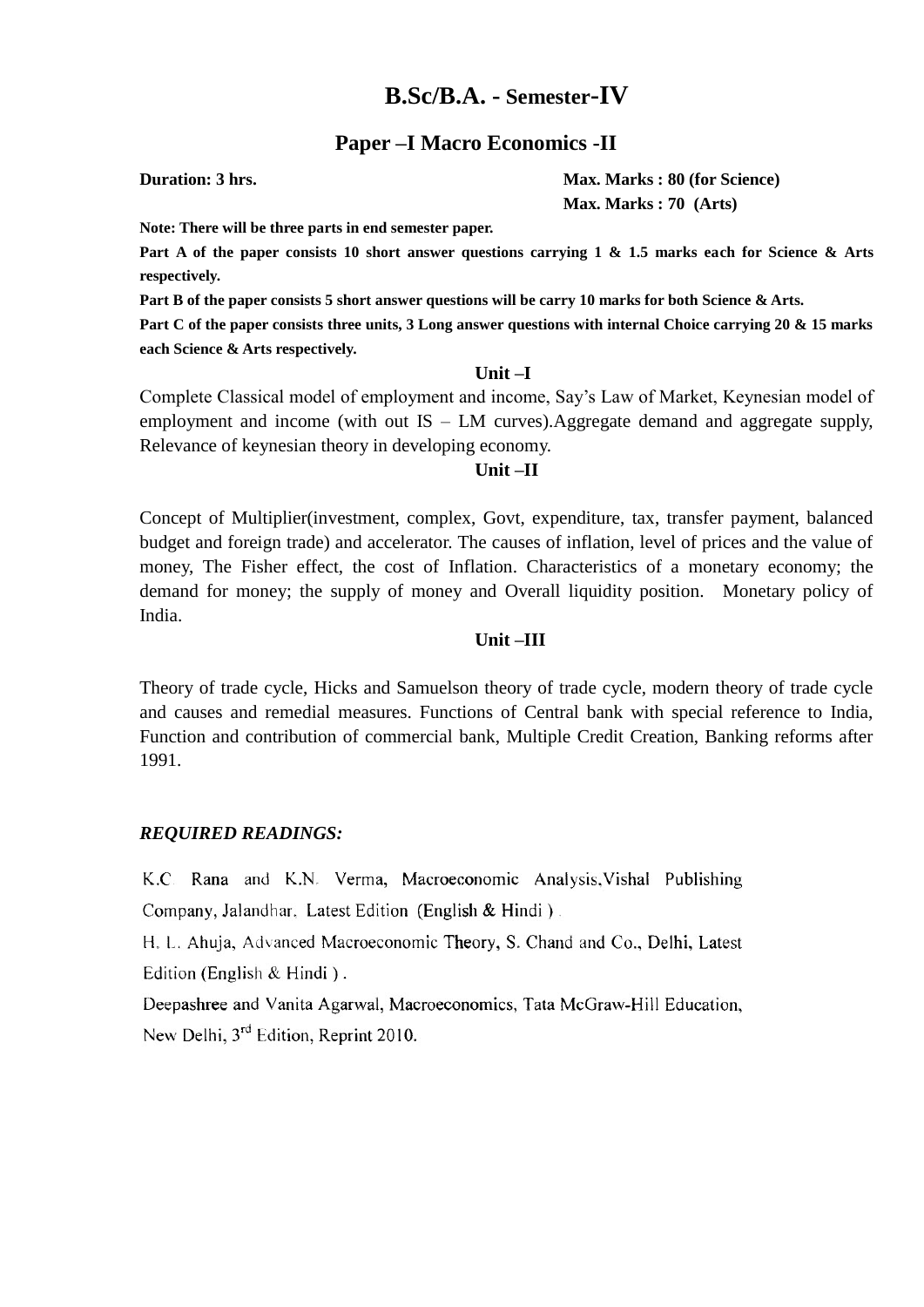## **B.Sc./B.A. - Semester-IV**

### **Paper –II (Opt.b) History of Economic Thought-II**

**Duration: 3 hrs. Max. Marks : 80 (for Science) Max. Marks : 70 (Arts)**

**Note: There will be three parts in end semester paper.** 

**Part A of the paper consists 10 short answer questions carrying 1 & 1.5 marks each for Science & Arts respectively.** 

**Part B of the paper consists 5 short answer questions will be carry 10 marks for both Science & Arts. Part C of the paper consists three units, 3 Long answer questions with internal Choice carrying 20 & 15 marks each Science & Arts respectively.**

### **Unit -I**

Rehabilitation by Cairsness, Stationery State Version non-competing groups. Evaluation of socialist thought - Utopain, Socialism Saint Simon, Own Blane, Fourier, Proudhob, Scientific socialist.

### **Unit -II**

Karl Mark - Efforts at scientific socialism. Organic composition of capital. Break down of capitalism. Revival of Mark in Economics. The German Historical School and the development of Marginalism. The neo-classical school. Marshall.

#### **Unit III**

Twentieth century economic thought-main features (only the rise of Keynesianism, the rise of mathematical Economics, dynamics and econometrics) Critical evaluation of the development of economic thought Indian economic thought - Kautiva and Gandhi.

### *REQUIRED READINGS:*

H. Haney: History of Economic Thought. Eric Roll: History of Economic Thought. Gide and Rist: History of Economic Doctrine V. C. Sinha: Arthik Vicharon Ka Itihas K.L. Rangaswami: Aiavangar: Aspect of the ancient Economic Thought. J. C. Kumarappa: Gandhian economic Thought.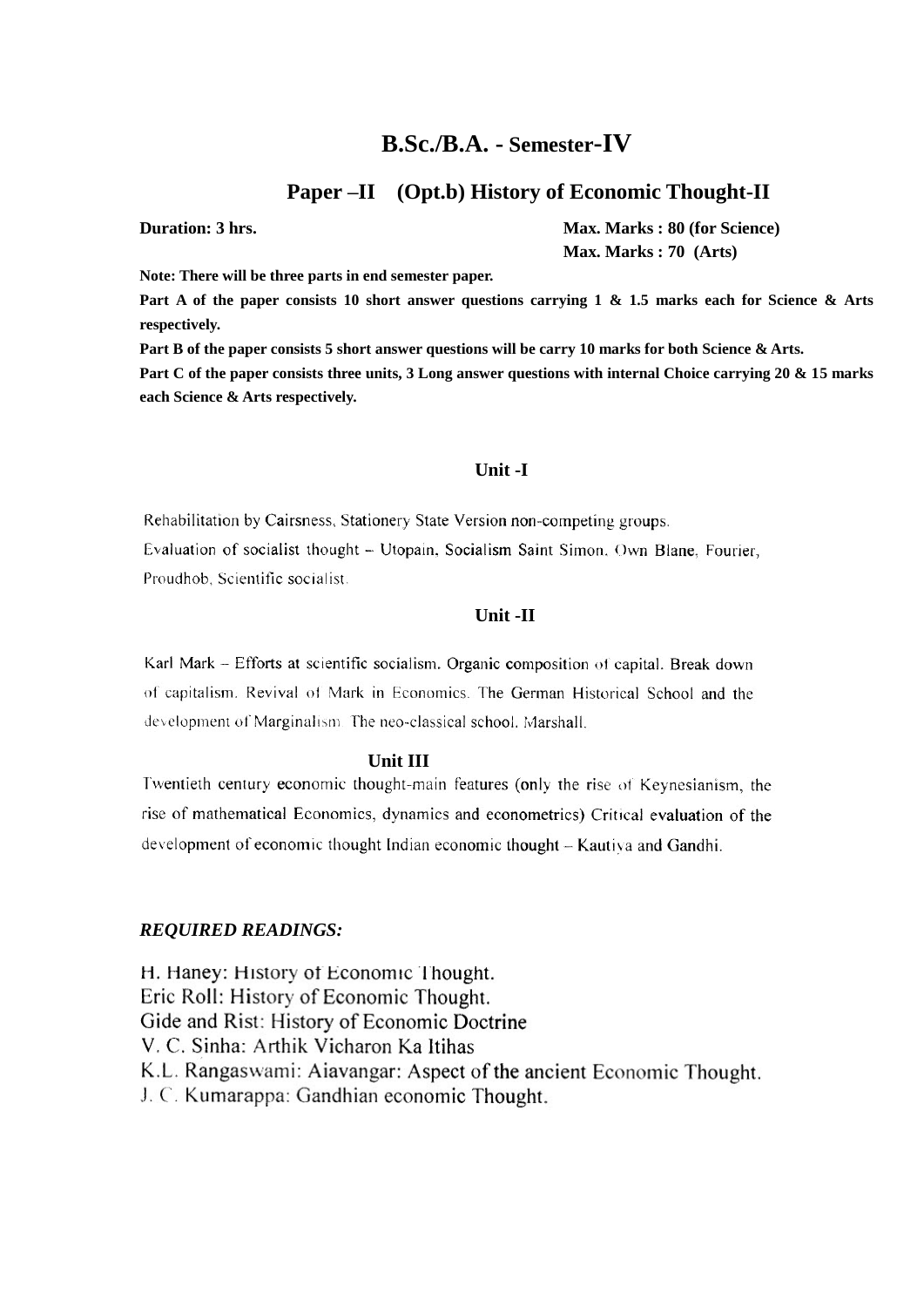## **B.Sc./B.A. - Semester-IV**

### **Paper –II (Opt.a) Basic Mathematics For Economics**

**Duration: 3 hrs. Max. Marks : 80 (for Science) Max. Marks : 80 (for Science) Max. Marks : 70 (Arts)**

**Note: There will be three parts in end semester paper.** 

**Part A of the paper consists 10 short answer questions carrying 1 & 1.5 marks each for Science & Arts respectively.** 

**Part B of the paper consists 5 short answer questions will be carry 10 marks for both Science & Arts.** Part C of the paper consists three units, 3 Long answer questions with internal Choice carrying 20 & 15 marks **each Science & Arts respectively.**

### **Unit -I**

Simultaneous and Quadratic Equations Arithmetic and Geometric Progressions, Logarithms , Concept of Functions.

### **Unit -II**

Linear programming formulation and graphical Solution, determinants and matrix solution of simultaneous equation by cramer's rule.

### **Unit -III**

Simple differentiation , Partial differentiation of function involving two independent variable and their applications in economics ,Maxima and Minima with and without constraints, Integration one variable case . Definite integrals,Application of integral calculus in economics.

### *REQUIRED READINGS:*

B.C. Mehta and G.M.K. Madnani, Elementary Mathematics for use in Economics, Laxmi Narayan Agrawal, Agra.

L.N.Nathuramka, Arthashstra mein Ganit Ke Prayog, C.B.H. Jaipur.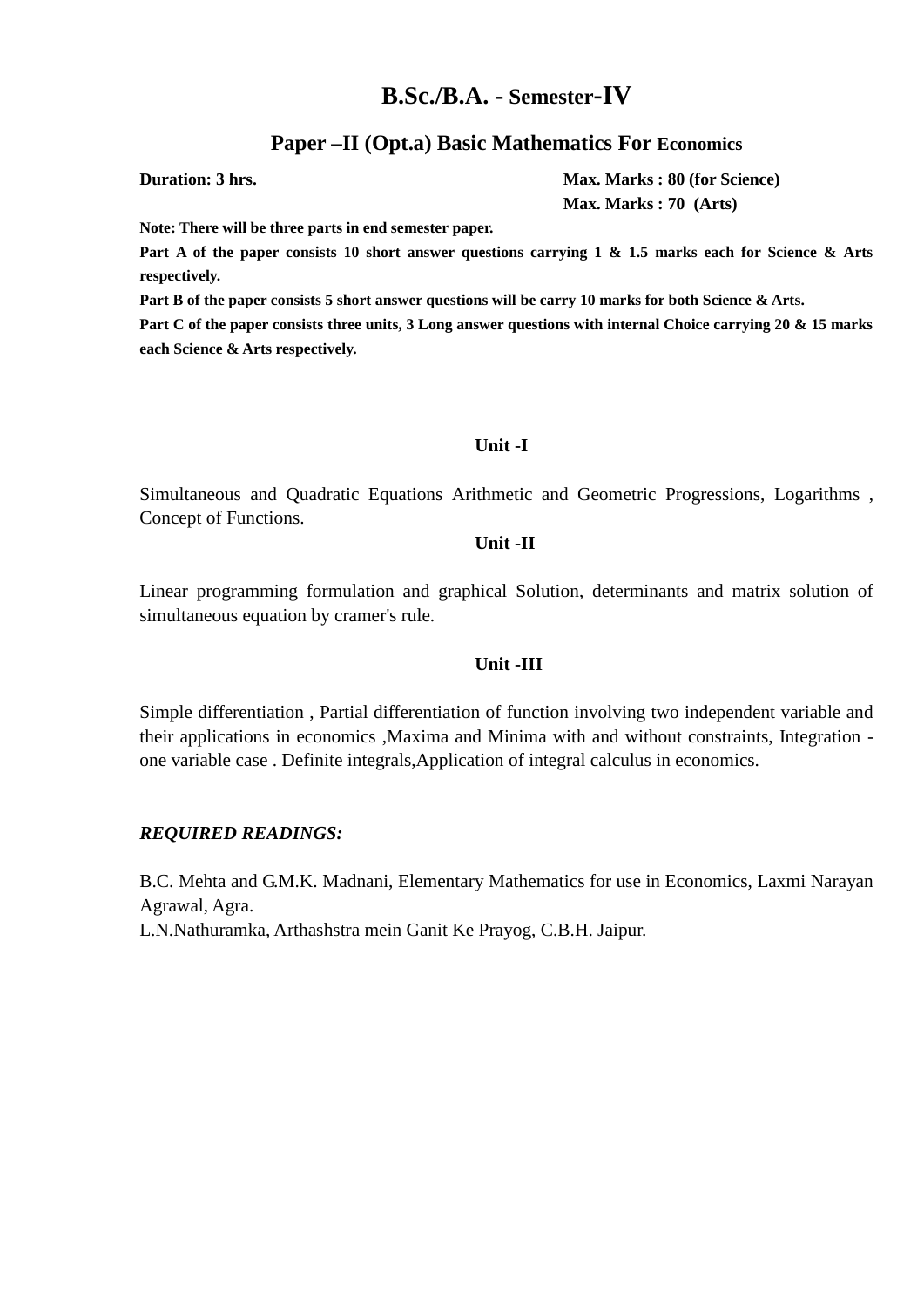# **B.Sc/B.A. - Semester-V**

### **Paper - I International Trade and Development Economics**

**Duration: 3 hrs. Max. Marks : 80 (for Science) Max. Marks : 70 (Arts)**

**Note: There will be three parts in end semester paper.** 

**Part A of the paper consists 10 short answer questions carrying 1 & 1.5 marks each for Science & Arts respectively.** 

**Part B of the paper consists 5 short answer questions will be carry 10 marks for both Science & Arts. Part C of the paper consists three units, 3 Long answer questions with internal Choice carrying 20 & 15 marks each Science & Arts respectively.**

### **Unit-I**

Features of International Trade. Gains from Trade. Trade Theories – Adam Smith, Ricardo, Haberler, Mill and H- O Theory (Elementary Treatment).

### **Unit-I**I

Free Trade and Protection. Foreign Exchange Market and Exchange rate. Balance of Trade and Balance of Payment – Definition and Structure. WTO – Scope and Impact.

### **Unit-III**

Economic Growth and Development – Factor Affecting Economic Growth. Development and Underdevelopment. Measures of Development. Lewis Theory of Unlimited Supply of Labour. Balanced V/S Unbalanced Growth Model. Harrod – Domar & Solow's Model.

- 1. D. Salvatore : International Economics, John Wiley and Sons.
- 2. K. C. Rana and K. N. Verma : International Economics. (Hindi/English edition) Vishal Publishing Company, Delhi.
- 3. B. O. Soderston & G. Reed: International Economics, Palgrave Macmillan.
- 4. Michael P. Todaro, Economic Development, Pearson Education.
- 5. A. P. Thirwal, Growth and Development, Macmillan.
- 6. Debraj Raj, Development Economics, Oxford University Press.
- 7. S. K. Mishra and V. K. Puri, Economics of Development and Planning Theory and Practice, Himalaya Publishing House.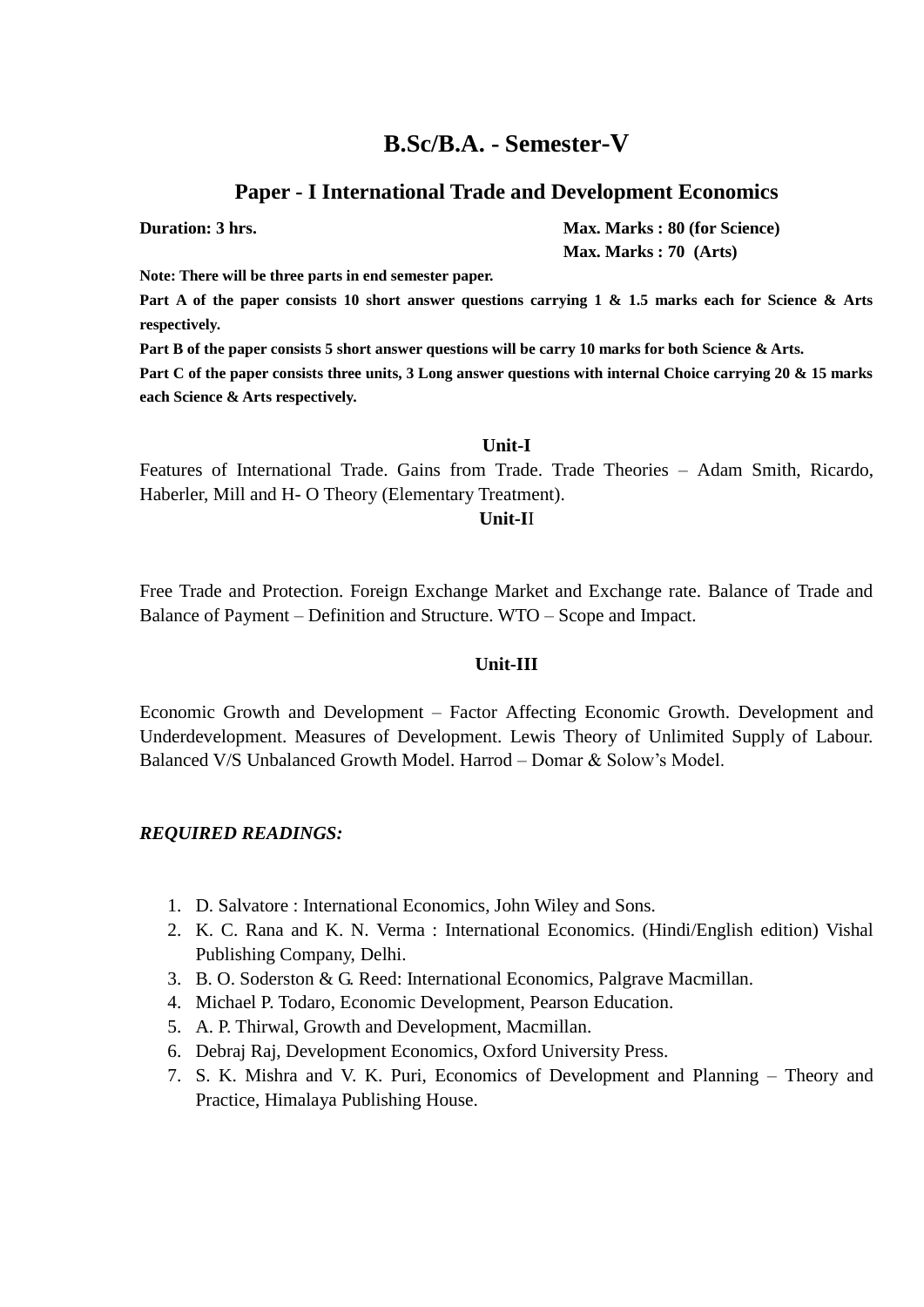## **B.Sc/B.A. - Semester-V**

## **Paper –II (Opt. a)Application of mathematics in economics -I**

**Duration: 3 hrs. Max. Marks : 80 (for Science) Max. Marks : 80 (for Science) Max. Marks : 70 (Arts)**

**Note: There will be three parts in end semester paper.** 

**Part A of the paper consists 10 short answer questions carrying 1 & 1.5 marks each for Science & Arts respectively.** 

**Part B of the paper consists 5 short answer questions will be carry 10 marks for both Science & Arts.** Part C of the paper consists three units, 3 Long answer questions with internal Choice carrying 20 & 15 marks **each Science & Arts respectively.**

### **Unit-I**

Differential Calculus and Integral Calculus: Applications in Economics; Matrix and Determinants; Solution of Simultaneous Equations; Maxima and Minima; Convexity and Concavity. Theory of Consumer Behaviour: Nature of a Utility Function; Properties of an Indifference Curve, Maximization of Utility. Demand Functions- Ordinary and Compensated,

### **Unit-II**

Price and Income Elasticity, Elasticity Relations in Demand Analysis, Slutsky Equation in two Commodity Case, Elasticity Form and Important Results; Income and Leisure - Derivation of Labour Supply Function and its Properties.

### **Unit-III**

Theory of Firm: Production Function- Properties of a Well Behaved and Homogeneous Production Functions -Cobb-Douglas and CES Production Functions; Product Curves; Output Elasticity of Factor Input; Properties of an Isoquant; Elasticity of Substitution of a Homogeneous Production Function- Linearly Homogeneous and Cobb-Douglas Production Functions;

- **1.** J.M. Henderson and R.L. Quandt: Micro Economic Theory: A Mathematical Approach, McGraw-Hill. London.
- **2.** RGD Allen, Mathematical Economics, McMillan
- **3.** B.C. Mehta: Mathematical Economics: Micro Economic Models, Sultan Chand & Sons, New Delhi.
- **4.** Alpha C Chiang: Fundamental Methods of Mathematical Economics, McGraw-Hill, Kagakusha, Tokyo.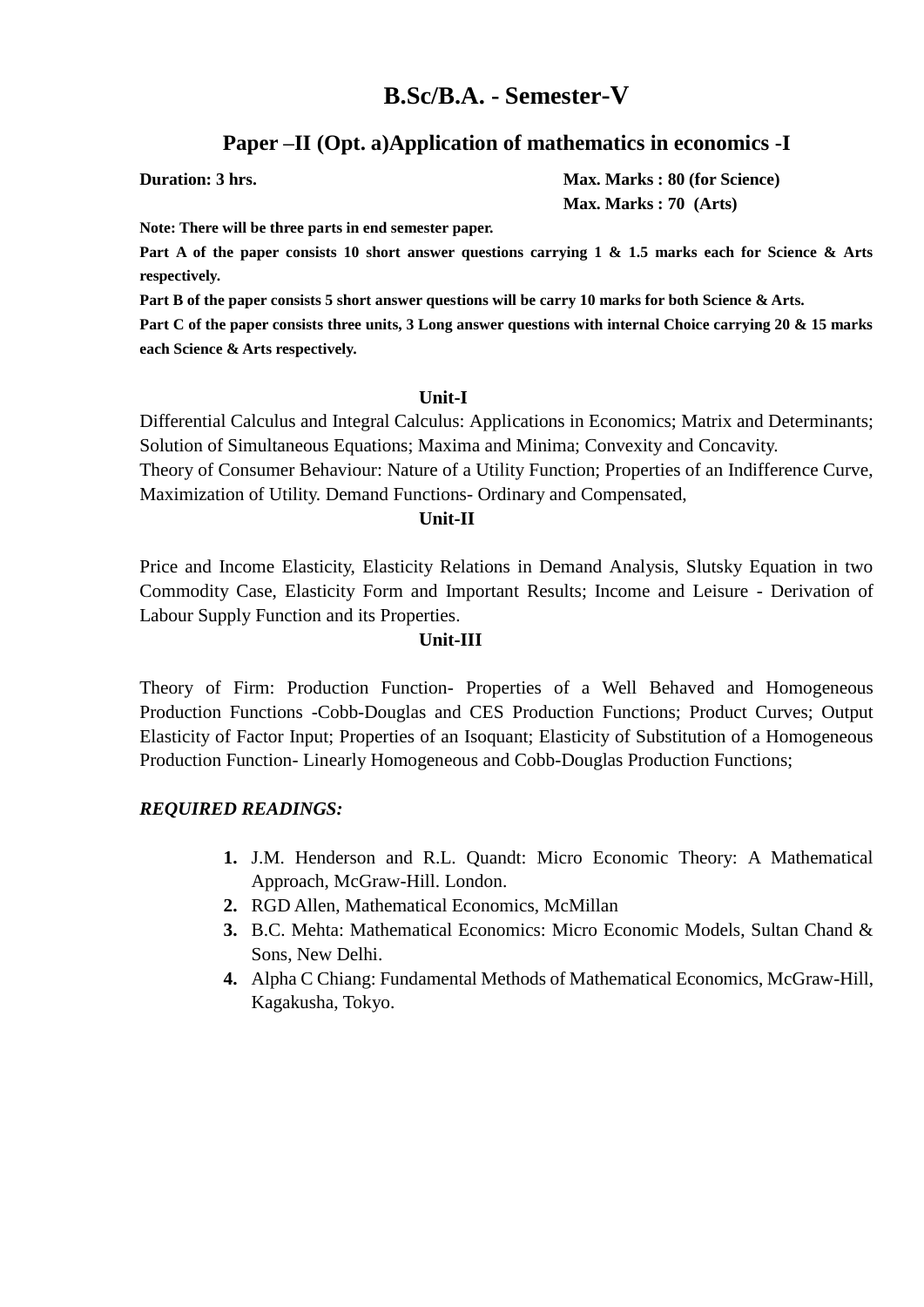## **B.Sc/B.A. - Semester-V**

## **Paper – II (Opt. b) Environmental Economics-I**

**Duration: 3 hrs. Max. Marks : 80 (for Science) Max. Marks : 80 (for Science) Max. Marks : 70 (Arts)**

**Note: There will be three parts in end semester paper.** 

**Part A of the paper consists 10 short answer questions carrying 1 & 1.5 marks each for Science & Arts respectively.** 

**Part B of the paper consists 5 short answer questions will be carry 10 marks for both Science & Arts.** Part C of the paper consists three units, 3 Long answer questions with internal Choice carrying 20 & 15 marks **each Science & Arts respectively.**

### **Unit-I**

Environmental Economics**:** Meaning, Nature, Scope and Significance; Economic Development and the Environment;

### **Unit-II**

Common Property Resources and their Depletion, Ecosystems – Loss of Biodiversity; Sustainable Development; Environmental Problems of Industrial Development: Water Pollution, Air Pollution, Noise Pollution ; Depletion of Ozone Layer- Carbon Credit;

#### **Unit-III**

Environmental Problems of Agricultural Development- Salinity, Water Logging, Desertification of Land ; Excess Use of Water, Fertilizers and Pesticides, Farm Implements Cropping Pattern; Natural Farming; Forest Depletion: Causes and Impact.

- 1. Bhattacharya R.N. (Ed) (2001), Environmental Economics: An Indian Perspective, Oxford University Press, New Delhi.
- 2. U.Shankar (Ed)(2001), Environmental Economics , Oxford University Press, New Delhi.
- 3. Baumal, W. J. & W. E. (1997), The Theory of Environmental Policy, Prentice Hall, Englewood-Cliffs.
- 4. Dorfman, R. & N. Dorfman (Eds.) (1977), Economics of the Environment, W W. Norton, New York.
- 5. Nijkamp, P. (Ed.) (1976), Environmental Economics, Vol. I & II, Martinus Nijhoft, Leiden
- 6. Karpagam, M. (1993), Environmental Economics, Sterling Publishers, New Delhi.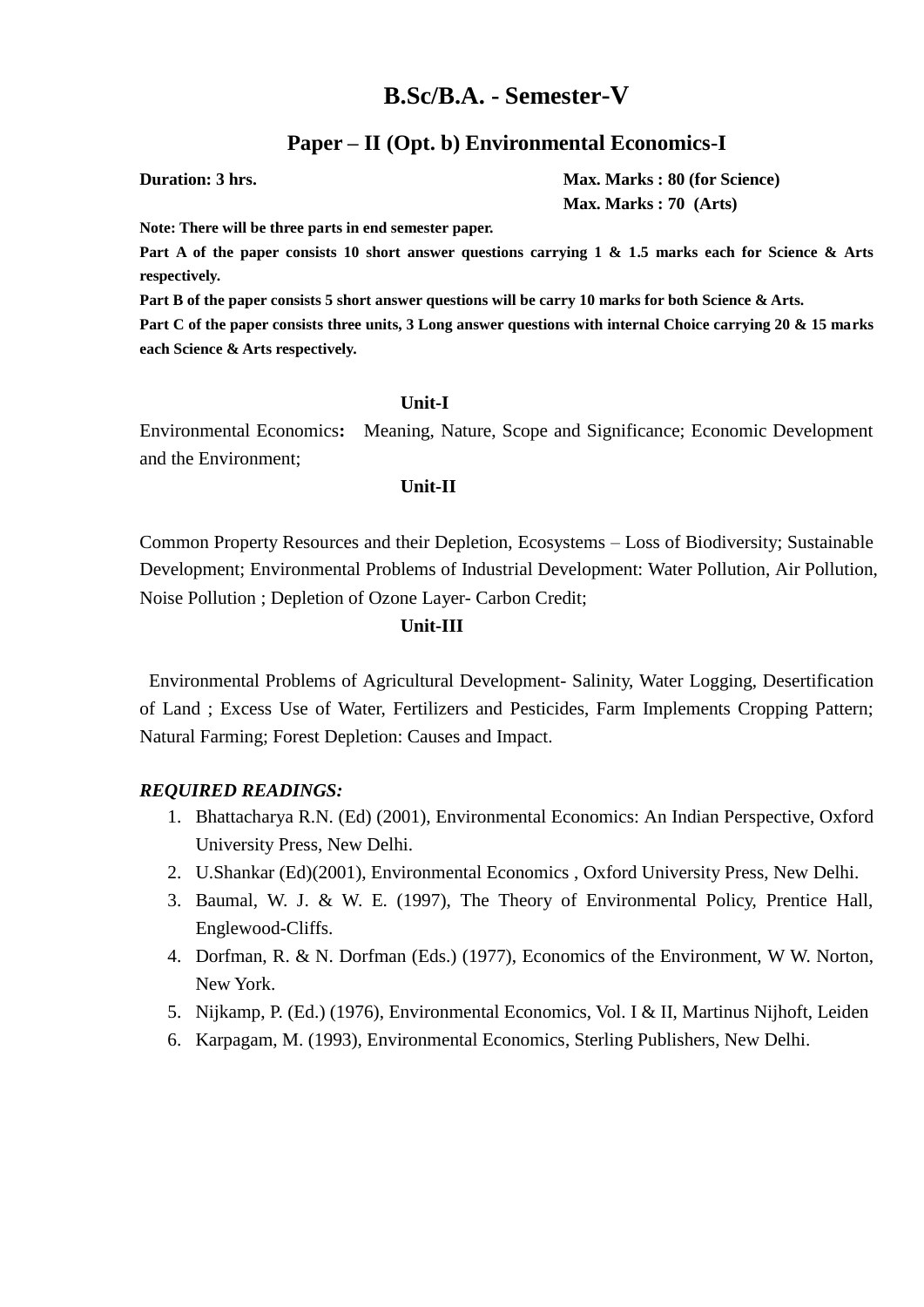## **B.Sc./B.A. - Semester-VI**

### **Paper - I Public Finance**

**Duration: 3 hrs. Max. Marks : 80 (for Science) Max. Marks : 70 (Arts)**

**Note: There will be three parts in end semester paper.** 

**Part A of the paper consists 10 short answer questions carrying 1 & 1.5 marks each for Science & Arts respectively.** 

**Part B of the paper consists 5 short answer questions will be carry 10 marks for both Science & Arts.** Part C of the paper consists three units, 3 Long answer questions with internal Choice carrying 20 & 15 marks **each Science & Arts respectively.**

### **Unit-I**

Nature and Scope of Public Finance. Role of Government in the Economy. Optimal Budgeting. Public good and Private goods.

### **Unit-II**

Public Revenue – Canons of Taxation. Incidence, Impact andShifting of Taxation. Direct and Indirect Taxation.

### **Unit-III**

Public Expenditure – Canons of Public Expenditure, Classification and Effect on Production and on Distribution. Public Debt – Meaning, Objectives, Burden and Theories of Public Debt. Fiscal Policy – Meaning, Objectives and Anti inflationary Policy.

- 1. R. A. Musgrave and P. B. Musgrave, Public Finance in Theory & Practice, McGraw Hill Publication.
- 2. S. Ganguli, Public Finance, The World Press Pvt. Ltd.
- 3. H. L. Bhatia, Public Finance, Vikas Publishing House Pvt. Ltd.
- 4. John Callis and Philip Jones, Public Finance and Public Choice, Oxford University Press.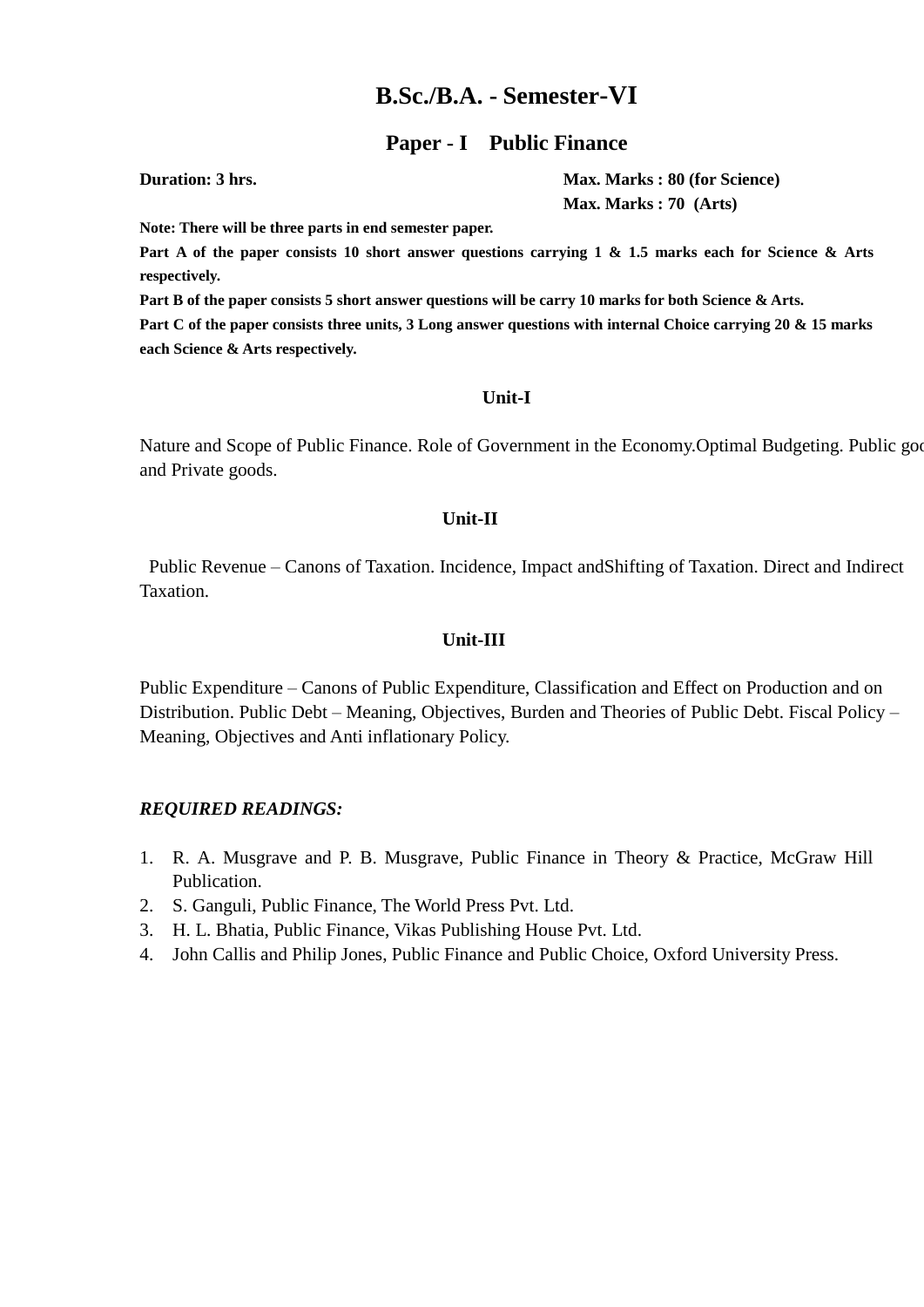## **B.A./B.Sc - Semester-VI**

## **Paper –II (Opt. a) Application of mathematics in economics**

**Duration: 3 hrs. Max. Marks : 80 (for Science) Max. Marks : 80 (for Science) Max. Marks : 70 (Arts)**

**Note: There will be three parts in end semester paper.** 

**Part A of the paper consists 10 short answer questions carrying 1 & 1.5 marks each for Science & Arts respectively.** 

**Part B of the paper consists 5 short answer questions will be carry 10 marks for both Science & Arts.** Part C of the paper consists three units, 3 Long answer questions with internal Choice carrying 20 & 15 marks **each Science & Arts respectively.**

### **Unit-I**

Optimization Behaviour of a Firm- Constrained Cost Minimization, Constrained Output Maximization and Profit Maximization; Input Demand Functions- Properties and Derivation of Producer's First Order Difference Equation- Cobweb Model.

### **Unit-II**

Input Demand functions; Cost Functions- Properties and Derivation of Short Run and Long Run Cost functions; Consumer's and Producer's Surplus.

Linear Programming: Graphical and Simplex Method (Maximization Problem Only);

### **Unit-III**

Input-Output Analysis: Concepts of Static, Dynamic, Closed and Open Input - Output Models, Hawkins-Simon Conditions of Viability, Determination of Gross Output, and Value Added in Open Input –Output Model; Theory of Games: Two-Person Constant Sum Games, Zero-Sum Game, Maximin and Minimax, Dominant Strategies and Saddle Point Solution;

- **1.** J.M. Henderson and R.L. Quandt: Micro Economic Theory: A Mathematical Approach, McGraw-Hill. London.
- **2.** RGD Allen, Mathematical Economics, McMillan
- **3.** B.C. Mehta: Mathematical Economics: Micro Economic Models, Sultan Chand & Sons, New Delhi.
- **4.** Alpha C Chiang: Fundamental Methods of Mathematical Economics, McGraw-Hill, Kagakusha, Tokyo.